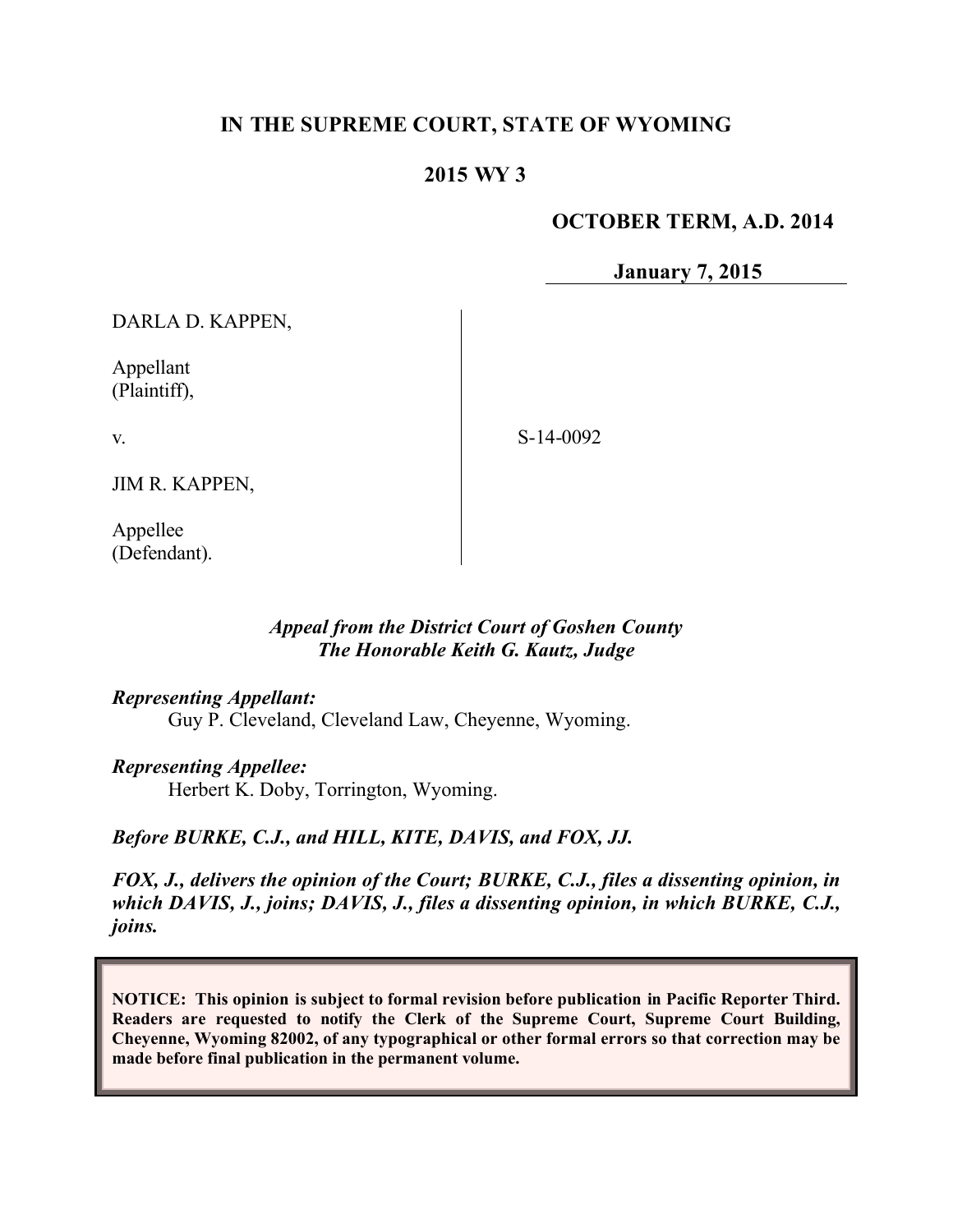#### **FOX, Justice.**

[¶1] Father, Jim R. Kappen, petitioned for custody modification transferring primary custody of the parties' youngest daughter, GK, to him. Mother, Darla D. Kappen, opposed the modification, and after a trial on the merits, the district court found that a material change in circumstances had occurred since the entry of the original custody order, and that it was in the best interests of GK for Father to become her primary custodian. Mother appealed and we reverse.

#### *ISSUE*

[¶2] Mother raises only one issue on appeal, which we restate as:

1. Was there a material change in circumstances warranting the district court's reopening of the existing custody order?

### *FACTS*

[¶3] The parties were divorced on February 9, 2010. The district court determined that Mother should have primary physical and legal custody of the children, and Father was given standard visitation―every other weekend, sixty days during the summers, and alternating holidays. After the divorce, both parties continued to live in Lingle, Wyoming, though Father spent and continues to spend a great deal of his time in Bayard, Nebraska, sixty-five miles from Lingle. Mother worked at Wyrulec, a job she had held for many years. In January 2013, Mother was cited for stealing a fellow employee's cell phone. She contested the citation, but was convicted by a jury of a misdemeanor. Wyrulec terminated Mother's employment as a result of the incident. At the time of the hearing, Mother remained unemployed. Despite her loss of employment, Mother remained financially secure as a result of substantial savings she had amassed over time.<sup>2</sup>

[¶4] In the spring of 2013, Mother began planning a move to Denver with GK to live with her then boyfriend, Garrett Kato, whom Mother later married. Mother placed her home on the market in May 2013, but did not discuss her planned move with Father. On July 16, 2013, while GK was in Father's custody for summer visitation, Father filed a petition to modify custody alleging that a material change in circumstances had occurred as Mother was providing an unstable environment for GK.

 $<sup>1</sup>$  At the time of the divorce, the parties had two minor children, but when Father filed the petition to</sup> modify custody, one of the children had reached the age of majority. Thus, the only child at issue in the modification proceeding was GK.

<sup>&</sup>lt;sup>2</sup> Mother received additional financial security by pooling her resources with her new husband, Garrett Kato.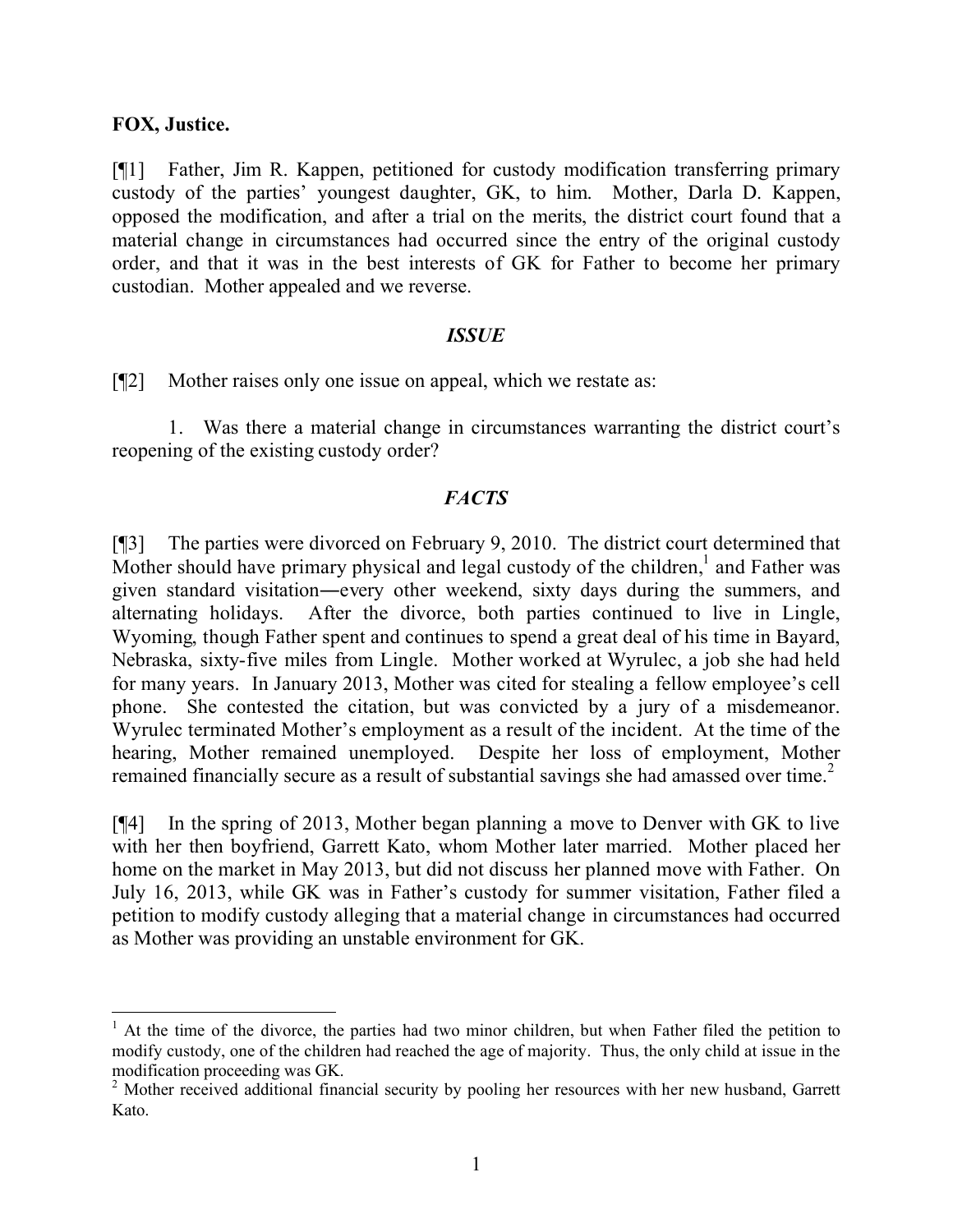[¶5] Father returned GK to Mother's custody on July 31, 2013. Mother and GK then moved to Denver and Mother enrolled GK in school there. In accordance with the Decree of Divorce which required the parties to "provide the other party with immediate notice of any change of address[,]" Mother filed a Report of Address to inform the district court and Father of her move on August 2, 2013. Father testified at trial that this was the first time he definitively knew that Mother and GK had moved to Denver, though he had "suspicions" of the move for some time.

[¶6] On August 8, 2013, Father filed a motion requesting that the district court prohibit GK's move out of Wyoming. Mother answered and the district court held a hearing soon after. The district court found that it was in the best interests of GK to remain in Lingle during the pendency of the proceedings, and awarded Father temporary custody of GK, pending a hearing on the merits. Mother was awarded standard visitation during the period of temporary custody with Father.

[¶7] After the district court entered its order awarding temporary custody to Father, Mother moved back to Lingle for a short time, hoping that the move would reflect positively on her at the modification hearing. Mother soon realized, however, that returning to Lingle had been a mistake, and she moved back to Denver, where she was living at the time of the modification hearing.

[¶8] The district court held a hearing on Father's petition to modify custody on November 25, 2013. It then issued its Order Modifying Child Custody, Child Support and Visitation, stating:

> 5. The Court recognizes that modification of a child custody and child visitation order is conditioned upon a finding of a material change in circumstances affecting the child's welfare which has occurred after entry of the order in question, that the change warrants modification of the order, and that the modification will be in the best interests of the child.

> 6. There has been a material change in circumstances affecting the child's welfare sufficient to warrant modification of the Court's February 9, 2010 Decree of Divorce regarding child custody, child support and visitation as follows:

i. In January 2013, [Mother] was fired from her employment for stealing from a co-worker, subsequently convicted of larceny in the Goshen County Circuit Court, maintained a relationship with Mr. Milner, was recently married to Mr. Kato, and in a short period of time moved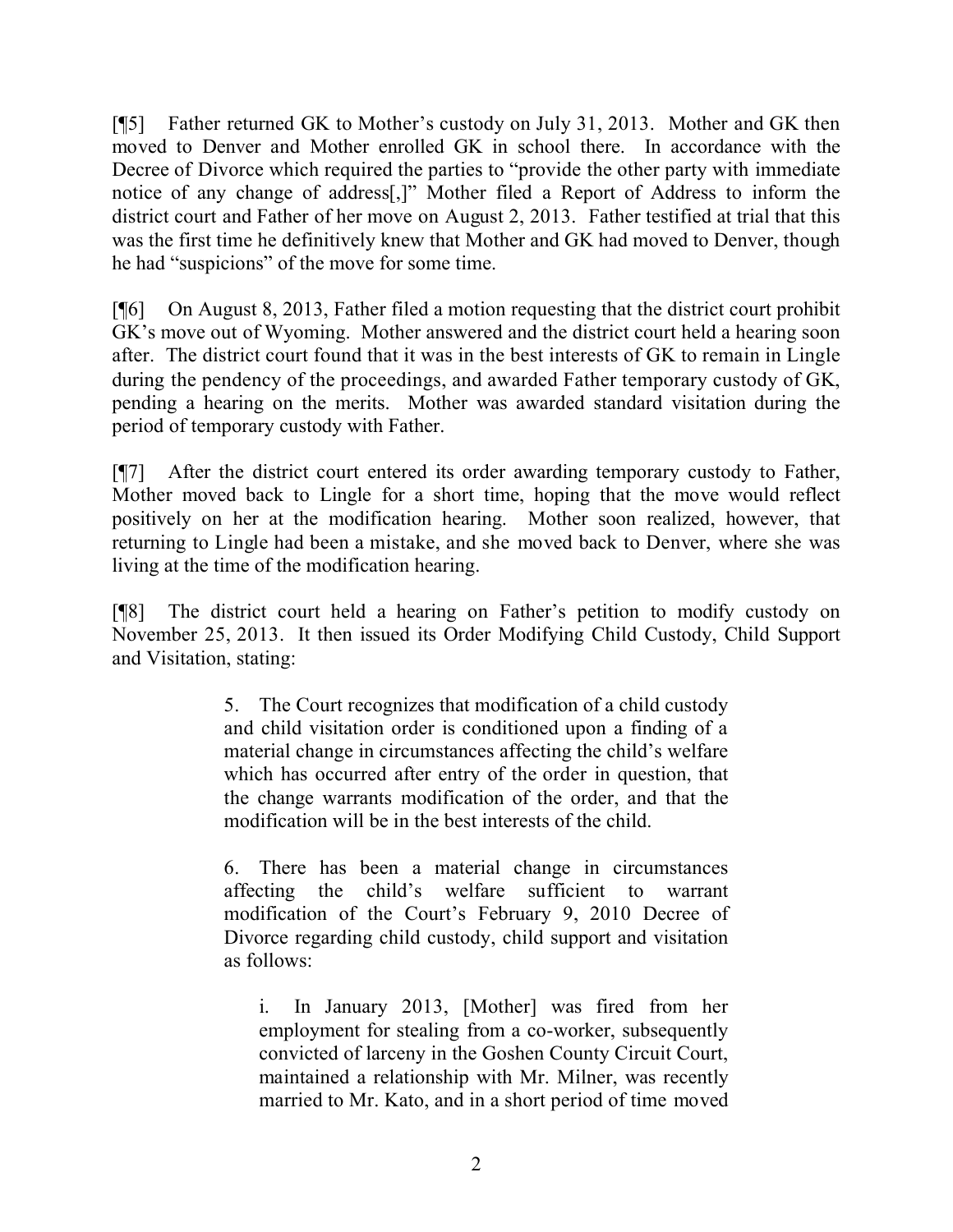to and from and then back to Denver. [Mother] is not now employed and lives in Denver with her current husband. All of this adds up to a material change in circumstances.

ii. The Court concludes that while the minor child has a good relationship with both parents, [Mother's] actions indicate a lack of judgment and personal stability and [Father] can provide a more stable environment for the minor child.

[¶9] Mother appealed.

### *STANDARD OF REVIEW*

[¶10] Decisions affecting child custody rest within the sound discretion of the district court. *CLH v. MMJ (In re TLJ)*, 2006 WY 28, ¶ 6, 129 P.3d 874, 876 (Wyo. 2006). We will not disturb the district court's findings "absent procedural error or a clear abuse of discretion." *Id.* (citing *Selvey v. Selvey*, 2004 WY 166, ¶ 15, 102 P.3d 210, 214 (Wyo. 2004)). "Judicial discretion is a composite of many things, among which are conclusions drawn from objective criteria; it means exercising sound judgment with regard to what is right under the circumstances and without doing so arbitrarily and capriciously." *Id.* (quoting *Fergusson v. Fergusson*, 2002 WY 66, ¶ 9, 45 P.3d 641, 644 (Wyo. 2002)). Our primary goal in reviewing for an abuse of discretion is determining whether the district court's decision is reasonable. *Id.* (citing *Selvey*, 2004 WY 166, ¶ 15, 102 P.3d at 214). "We view the evidence in the light most favorable to the district court's determination, affording to the prevailing party every favorable inference and omitting from our consideration conflicting evidence." *Id.* (citing *Selvey*, 2004 WY 166, ¶ 15, 102 P.3d at 214).

[¶11] In custody modification proceedings, the party seeking to modify custody carries the burden of establishing that a material change in circumstances affecting the child's welfare has occurred subsequent to the entry of the initial decree, and that the modification would be in the best interests of the child affected. *Jackson v. Jackson*, 2004 WY 99, ¶ 7, 96 P.3d 21, 24 (Wyo. 2004). "A district court's findings concerning a material change in circumstances is principally a factual determination to which we accord great deference." *Morris v. Morris*, 2007 WY 174, ¶ 7, 170 P.3d 86, 89 (Wyo. 2007) (quoting *In re TLJ*, 2006 WY 28, ¶ 11, 129 P.3d at 877). "Our task is simply to determine whether, examining the record in the light most favorable to the successful party, the district court could have reasonably concluded as it did." *Walker v. Walker*, 2013 WY 132, ¶ 21, 311 P.3d 170, 175 (Wyo. 2013) (quoting *Hanson v. Belveal*, 2012 WY 98, ¶ 13, 280 P.3d 1186, 1192 (Wyo. 2012)).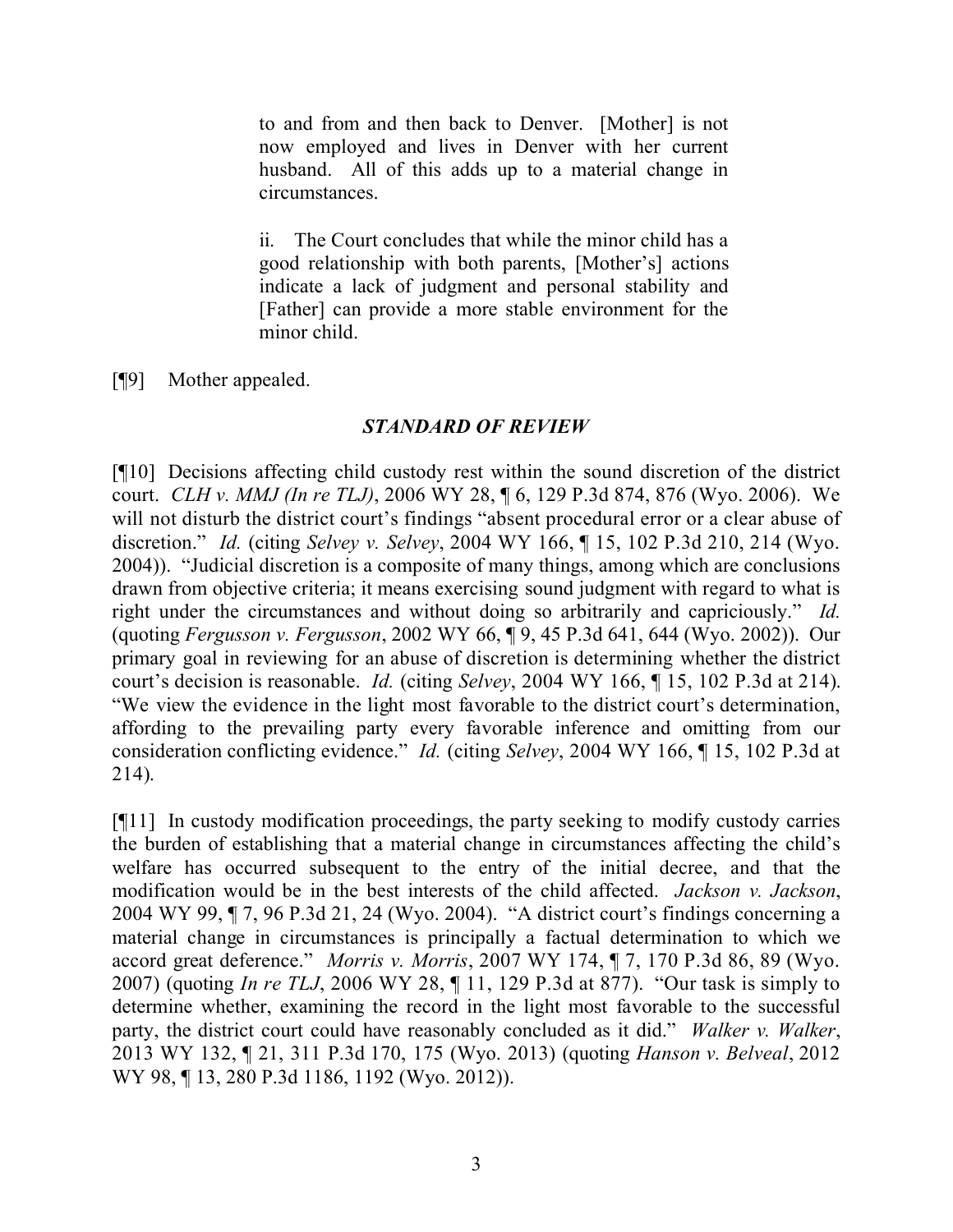### *DISCUSSION*

[¶12] Generally, child custody orders are subject to the doctrine of res judicata, barring relitigation of issues presented<sup>3</sup> and decided in a previous proceeding. Arnott v. Arnott, 2012 WY 167, ¶ 13, 293 P.3d 440, 444 (Wyo. 2012) (citing *Mentock v. Mentock*, 638 P.2d 156, 158 (Wyo. 1981) ([R]es judicata provides an endpoint to litigation and prevents the legal system from becoming "so bogged down that nothing would ever remain decided.")). We have recognized, however, that in the context of modifying child custody, the application of res judicata may be inappropriate in some circumstances. *Id.* at ¶ 13, 293 P.3d at 444-45. New issues and facts may create a material change in circumstances, thus mandating a new adjudication of the parties' rights. *Id.* at ¶ 13, 293 P.3d at 445. However, because "stability in a child's environment is of utmost importance to the child's well-being," *Reavis v. Reavis*, 955 P.2d 428, 432 (Wyo. 1998), "changes in custody are not favored and should not be granted except in clear cases." *Morris*, 2007 WY 174, ¶ 27, 170 P.3d at 93.

[¶13] The doctrine of res judicata "has been functionally incorporated as a threshold inquiry under Wyo. Stat. Ann. § 20-2-204(c) (LexisNexis 20[13])." *Arnott*, 2012 WY 167, ¶ 14, 293 P.3d at 445. Section 20-2-204(c) states, in pertinent part:

> A court having jurisdiction may modify an order concerning the care, custody and visitation of the children if there is a showing by either parent of a material change in circumstances since the entry of the order in question and that the modification would be in the best interests of the children pursuant to W.S. 20-2-201(a).<sup>[4]</sup>

[¶14] Accordingly, a district court cannot reopen an existing custody order until the moving party establishes a "material change of circumstances which outweigh society's interest in applying the doctrine of res judicata[.]" *In re TLJ*, 2006 WY 28, ¶ 8, 129 P.3d at 876 (quoting *Kreuter v. Kreuter*, 728 P.2d 1129, 1130 (Wyo. 1986)). The district court cannot consider the best interest factors set forth in Wyo. Stat. Ann. § 20-2-201(a) (LexisNexis 2013) unless and until it has determined that a material change in circumstances has occurred. *Id.*

[¶15] In examining whether there is a material change in circumstances, we have required district courts to establish that the change has, in some way, affected the welfare of the child. *Hanson*, 2012 WY 98, ¶ 19, 280 P.3d at 1193; *Morris*, 2007 WY 174, ¶ 6,

 $3$  Res judicata "is not strictly limited to issues actually presented, but also encompasses those issues that *could* have been brought in an earlier proceeding, but were omitted." *Leonard v. State*, 2014 WY 128, ¶ 7, 335 P.3d 1079, 1081 (Wyo. 2014) (citing *Hamill v. State*, 948 P.2d 1356, 1358-59 (Wyo. 1997)).

<sup>4</sup> A best interest inquiry entails consideration and analysis of those factors set forth in Wyo. Stat. Ann. § 20-2-201(a) (LexisNexis 2013).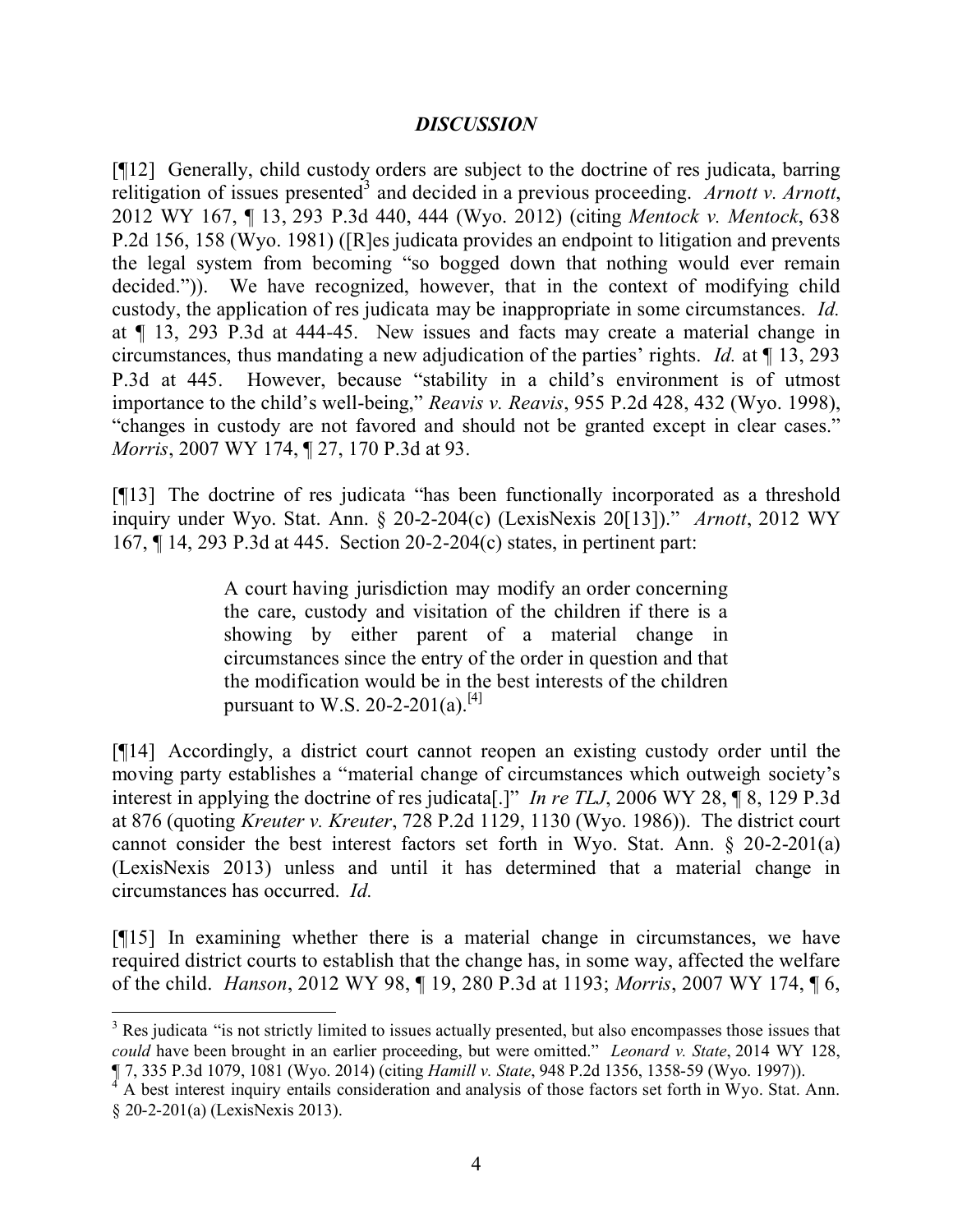170 P.3d at 89; *Jackson*, 2004 WY 99, ¶ 8, 96 P.3d at 24; *Fergusson v. Fergusson*, 2002 WY 66, ¶ 9, 45 P.3d 641, 644 (Wyo. 2002); *Cobb v. Cobb*, 2 P.3d 578, 579-80 (Wyo. 2000); *Sorenson v. May*, 944 P.2d 429, 432 (Wyo. 1997); *Yates v. Yates*, 702 P.2d 1252, 1255 (Wyo. 1985). It is not enough for a parent seeking a modification to show only that a change has occurred, that parent must also demonstrate that the change holds some relevance in the child's life. *Id.* "[T]he test is whether the change in circumstances 'affects the child's welfare. . . .'" *KES v. CAT*, 2005 WY 29, ¶ 11, 107 P.3d 779, 782 (Wyo. 2005) (quoting *JRS v. GMS*, 2004 WY 60, ¶ 10, 90 P.3d 718, 723 (Wyo. 2004)).

[¶16] We turn to the district court's determination that a material change in circumstances warranted the reopening of the custody order in this case. Mother argues that the district court erred when it found that a material change in circumstances had occurred because Father presented no evidence that GK's welfare was affected by the changes. After a thorough review of the record, we find that Father failed to meet his burden to demonstrate a material change of circumstances. Thus, the district court abused its discretion when it reopened and modified the existing custody order.

# *I. Was there a material change in circumstances warranting the district court's reopening of the existing custody order?*

[¶17] The district court found an overall lack of stability in Mother's life to sustain its finding that a material change in circumstances affecting the welfare of the child had occurred. Specifically, the district court found that the termination of Mother's employment, Mother's misdemeanor conviction, Mother's relationship with a former boyfriend, Mother's marriage to Mr. Kato, and Mother's moves between Denver and Lingle created a material change in circumstances affecting GK's welfare which warranted the reopening of the existing custody order.

[¶18] Mother's counsel at the hearing on motion for temporary order stated his opinion that "a material change in circumstances always occurs when you move," and the *guardian ad litem* also indicated her view that relocation in itself results in a material change in circumstances. Those views are inconsistent with our holding in *Arnott*. There we overturned our long-standing presumption that relocation by a custodial parent cannot, in and of itself, constitute a material change in circumstances. *Arnott*, 2012 WY 167, ¶ 40, 293 P.3d at 458. We recognized that "a relocation by the primary physical custodian, as well as 'factors that are derivative of the relocation'―including 'the inherent difficulties that the increase in geographical distance between parents imposes'―*may* constitute a material change in circumstances sufficient to warrant consideration of the best interests of the children." *Id.* (emphasis added). But in *Arnott*, we rejected the application of *any* presumption to the relocation of a custodial parent, including a presumption that a relocation automatically creates a material change in circumstances. *Id.* at ¶ 38, 293 P.3d at 457 ("[P]resumptions in favor of one parent or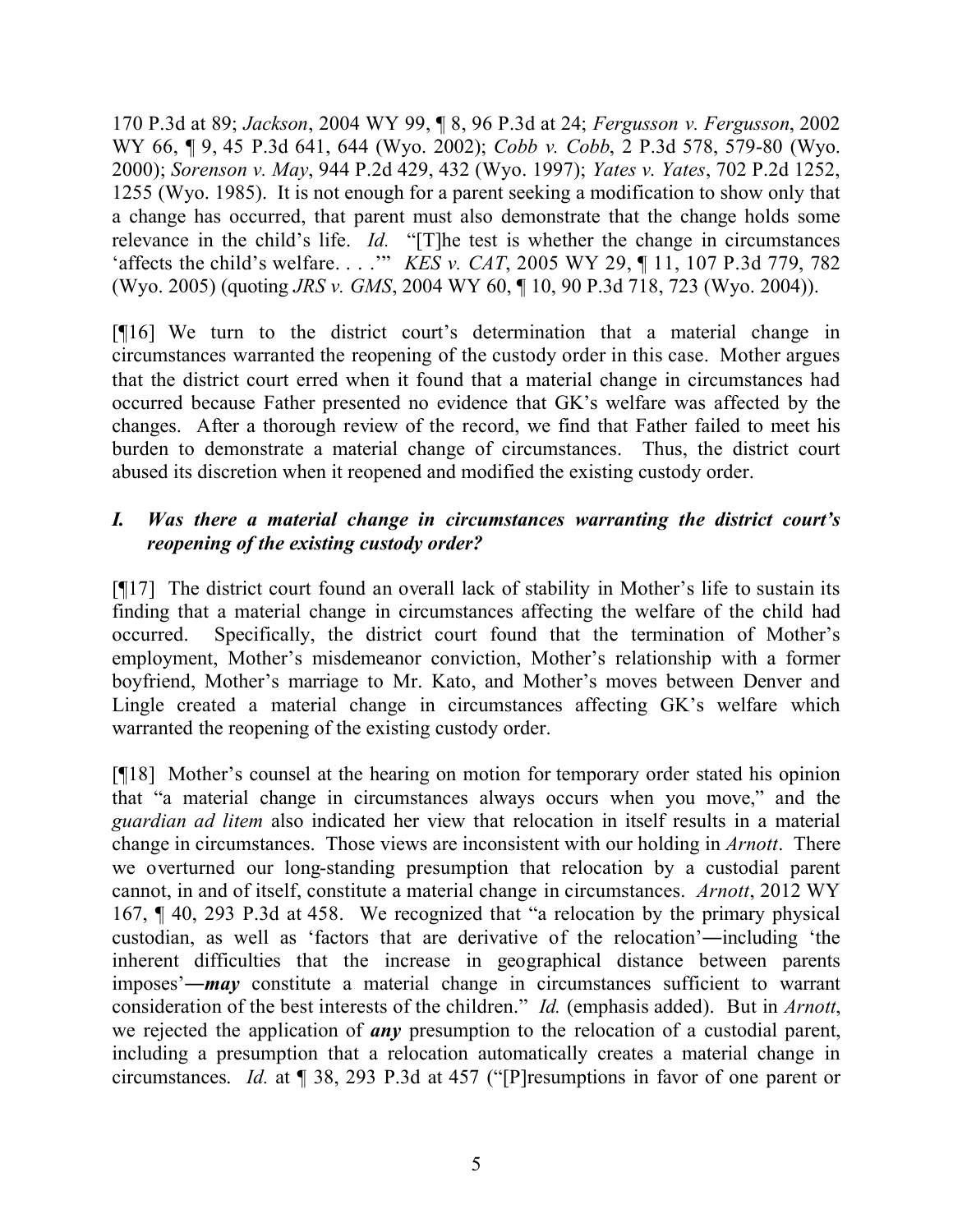another are detrimental to the interests of all parties in cases involving modification of child custody based on relocation of a custodial parent.").

[¶19] Instead, we adopted a multi-factor test for determining whether a custodial parent's move constitutes a material change of circumstances:

> [A] change in the ability of the parties to maintain the existing parenting agreement, a change in the ability of the child[] to maintain a close relationship with the remaining parent, factors affecting the quality of life in the new location, the child's geographic preference, and the relative merits of available social and educational opportunities in the new location.

*Id.* at  $\P$  39, 293 P.3d at 457-58.<sup>5</sup> We acknowledge that many of these factors correspond to some of those required in a best-interest analysis. *See* Wyo. Stat. Ann. § 20-2-201(a). We have also recognized, however, that in some circumstances, the factors that district courts consider in determining whether there has been a material change in circumstances "might also be relevant to an analysis of the best interests of the child." *In re TLJ*, 2006 WY 28, ¶ 10, 129 P.3d at 877.

[¶20] The move to Denver did not change the parties' ability to maintain the existing parenting agreement. Prior to being awarded temporary custody of GK, Father exercised standard visitation―every other weekend, alternating holidays, and sixty days during the summer. The parties both agreed at the modification hearing that this visitation schedule could continue after GK's move to Denver.<sup>6</sup> In fact, Mother exercised the same visitation when she was living in Denver and Father had temporary custody of GK in Lingle. Likewise, there would be no change in GK's ability to maintain a close relationship with Father. Father could maintain frequent visitation with GK just as he did prior to filing his petition to modify custody.

[¶21] The district court made no findings as to how GK's quality of life would be affected by her move to Denver. Undoubtedly, her lifestyle would change; however, there are advantages and disadvantages to living in either Lingle or Denver. Moreover, the record reflects that GK enjoyed a similar quality of life in Denver as she had in Lingle. She lived in a single-family home with her own bedroom; she attended school, with a similar class size, and participated in extracurricular activities. And while she moved away from a small, close-knit community, she also benefitted from additional opportunities in Denver that were not available in Lingle.

 <sup>5</sup> The district court did not address any of the *Arnott* factors when it determined that Mother's move to Denver with GK contributed to its finding that there had been a material change in circumstances.

<sup>6</sup> The distance between Lingle and Denver is about 200 miles.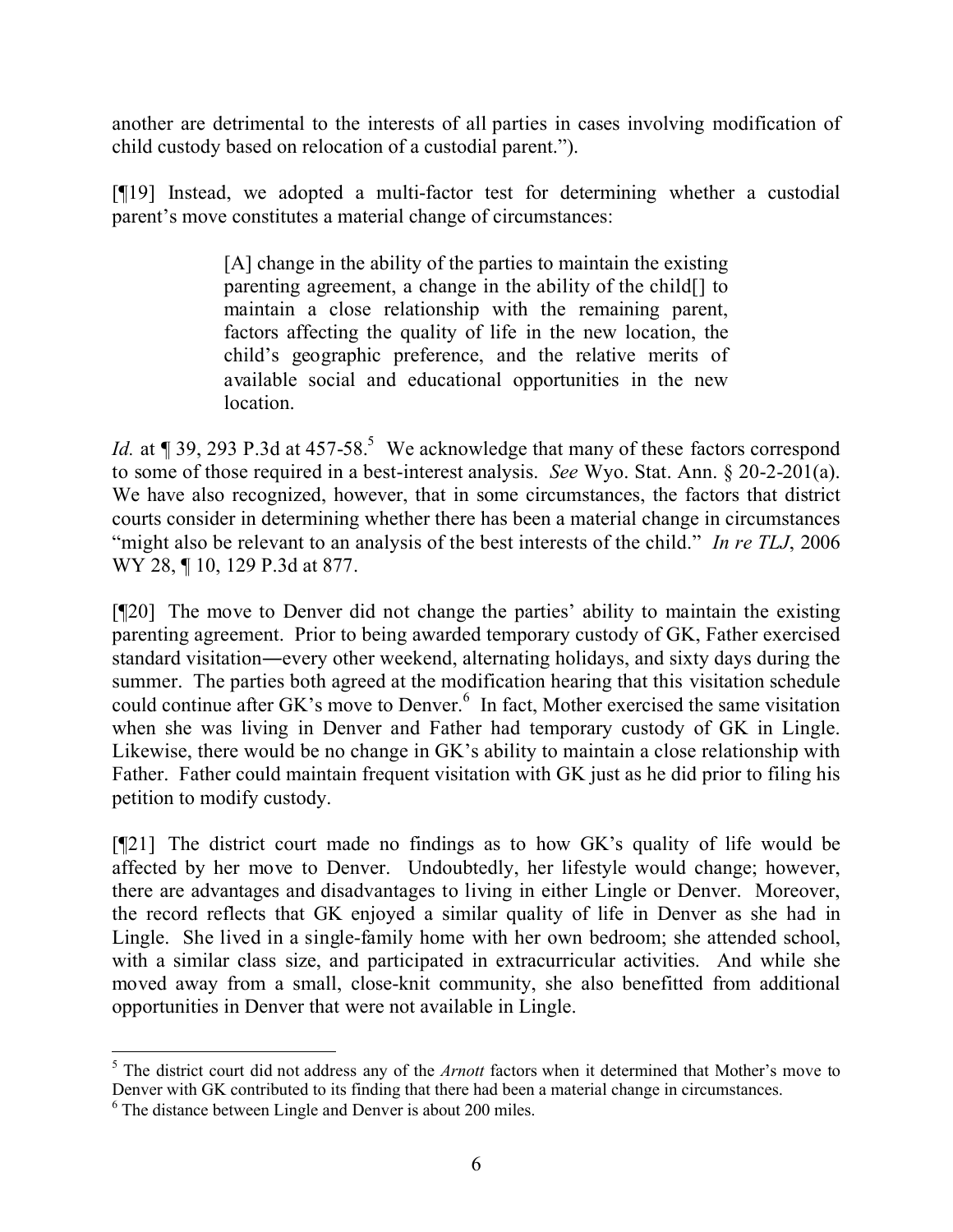[¶22] Looking to the relative social and educational opportunities available in Denver and Lingle, the district court concluded, "[GK] will excel academically in either Denver or Lingle schools. She will have excellent opportunities at activities." The record supports this conclusion. By all accounts, GK is a very bright, happy, well-liked little girl who will be able to adapt to any situation.

[¶23] Application of the *Arnott* factors establishes that Mother's move to Denver with GK is essentially a wash. While there are some obvious benefits to growing up in a small town in Wyoming, there are also benefits that Denver provides which Lingle lacks. Father had the burden of establishing that the move constituted a material change of circumstances outweighing society's interest in applying the doctrine of res judicata. *In re TLJ*, 2006 WY 28, ¶ 8, 129 P.3d at 876. He failed to do so.

[¶24] The district court also cited Mother's move from Colorado back to Lingle, and then back to Colorado, following its entry of the temporary custody order, as evidence of a material change in circumstances. While these relocations may have amounted to a material change of circumstances in Mother's life, there was no evidence that they affected GK. The moves were made when Mother was not the primary custodian of GK, and they did not affect the visitation schedule between Mother and GK. Additionally, Mother's relocations were made in response to the district court's order awarding Father temporary custody. While GK was aware that Mother moved back to Lingle for a short period of time, there was no evidence presented that GK was affected by Mother's move.

[¶25] The district court cites to Mother's loss of employment as evidence of a material change in circumstances. While it is true that the loss of a parent's employment can cause a material change in the parent's life, we must examine whether the change affects the welfare of the child. Termination of a parent's employment may affect a child in that the parent's ability to provide for the child may suffer. That was not the case here. Father presented no evidence that Mother was unable to provide for GK. In fact, the uncontradicted testimony reflects that Mother has substantial savings to support herself and GK while she decides whether to obtain other gainful employment or return to school.<sup>7</sup> Moreover, the record reflects that Mother and her new husband, Mr. Kato, pool their financial resources, which provides additional financial stability for GK. Mother's loss of employment does not constitute a material change in circumstances affecting the welfare of the child.

[¶26] Mother's misdemeanor conviction was also cited by the district court as contributing to a material change in circumstances. Father testified that he was concerned about Mother's criminal conviction because "you know, [GK] at some point in

  $7$  The only testimony presented demonstrating that GK's needs were not being met due to lack of funds came from one of Mother's witnesses referencing Father's inability to provide for GK.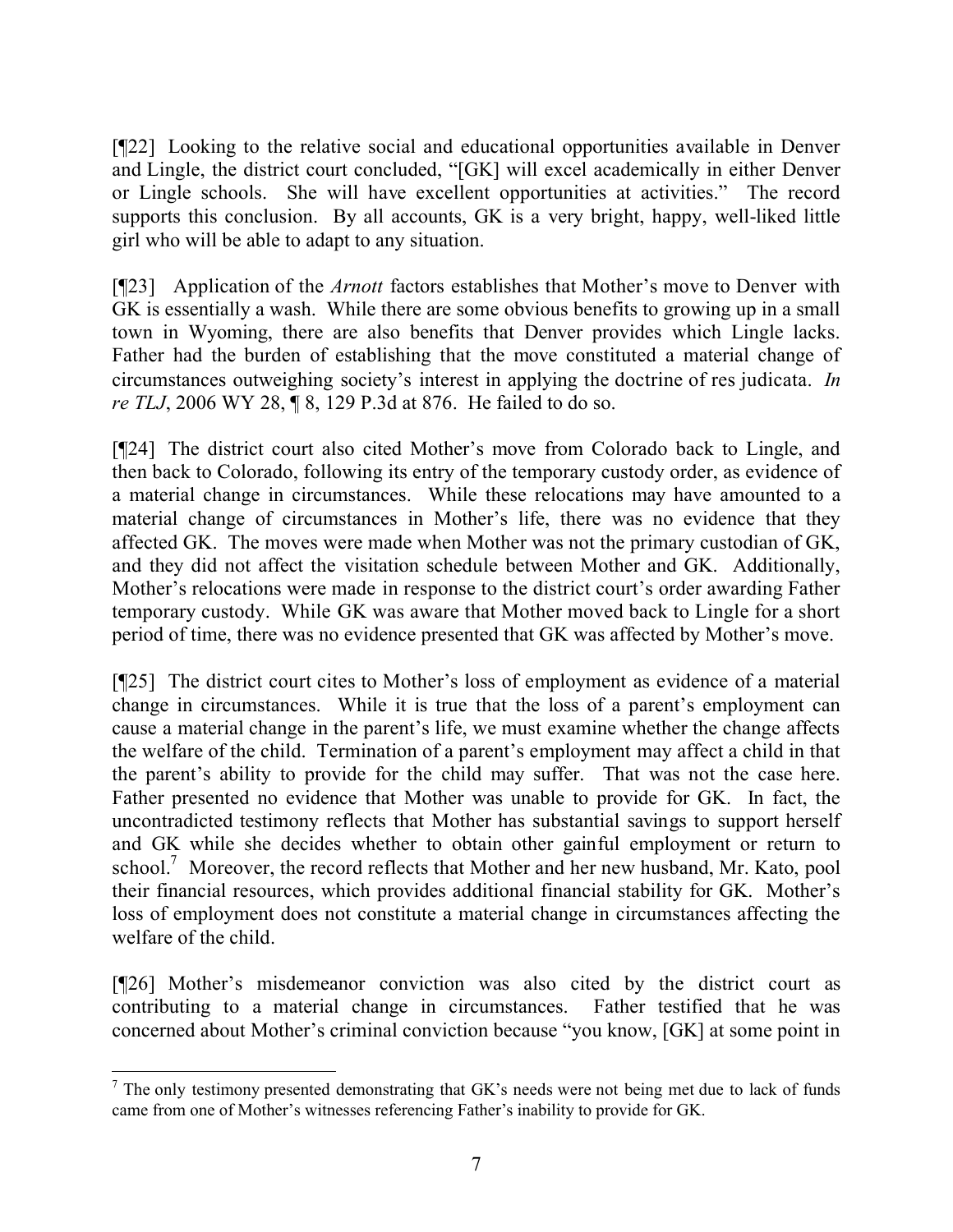her life is going to know that her mother was convicted of theft." Father presented no evidence as to how this conviction affected GK prior to the modification hearing, and only provides speculation that it may affect GK in the future. This, alone, is not enough to demonstrate that a material change in circumstances occurred affecting the welfare of the child. *See Ludwig v. Burchill*, 481 N.W.2d 464, 468-69 (N.D. 1992) (upholding a district court decision refusing to modify custody despite Father's DUI conviction).

[¶27] Another contributing factor to the district court's finding of a material change in circumstances was Mother's dating during the time between the divorce and her relationship with Mr. Kato. The record reflects that Mother maintained a romantic relationship with Mr. Milner following her divorce from Father, three years prior to the modification hearing. She subsequently had occasional casual dates with other men. There is no record support for a finding that this conduct on mother's part resulted in a material change in circumstances that affected GK's welfare.

[¶28] The district court also cited Mother's marriage to Mr. Kato as evidence of a change in circumstances. We have previously stated that remarriage by one parent, standing alone, does not constitute a material change in circumstances. *Kreuter*, 728 P.2d at 1130; *see also Fergusson*, 2002 WY 66, ¶ 18, 45 P.3d at 646. When viewed independently, therefore, Mother's marriage does not amount to a material change in circumstances. We have held that remarriage combined with other factors associated with the marriage may amount to a material change. *Fergusson*, 2002 WY 66, ¶ 18, 45 P.3d at 646. In *Fergusson*, the mother remarried, and evidence was presented that the children suffered as a result of the remarriage. *Id.* at ¶ 18, 45 P.3d at 464. There was mistreatment by the stepfather, an improper touching incident between daughter and stepbrother, the children's behavior and appearances changed for the worse, and the children were withheld from their relatives by the stepfather. *Id.* We therefore upheld the district court's determination that a material change in circumstances affecting the welfare of the children had occurred. *Id.* at  $\P$  19, 45 P.3d at 647. While Mother's marriage to Mr. Kato presumably has some effect on GK, no evidence was presented demonstrating that the marriage was detrimental to GK, as was the case in *Fergusson*. Evidence presented shows that Mr. Kato is gainfully employed as an engineer, he owns a home in which GK has her own bedroom, and he has a good relationship with GK. The evidence does not support a finding that Mother's remarriage constitutes a material change in circumstances that affects the welfare of the child.

[¶29] We are mindful of the standard of review which requires us to accord great deference to the district court on a finding of material change in circumstances, and of the requirement to afford the prevailing party every favorable inference, and we recognize this is a close case and a difficult call for the district court. However, we cannot find that the factors relied on by the district court, alone or in combination, amount to a material change in circumstances that affects GK's welfare.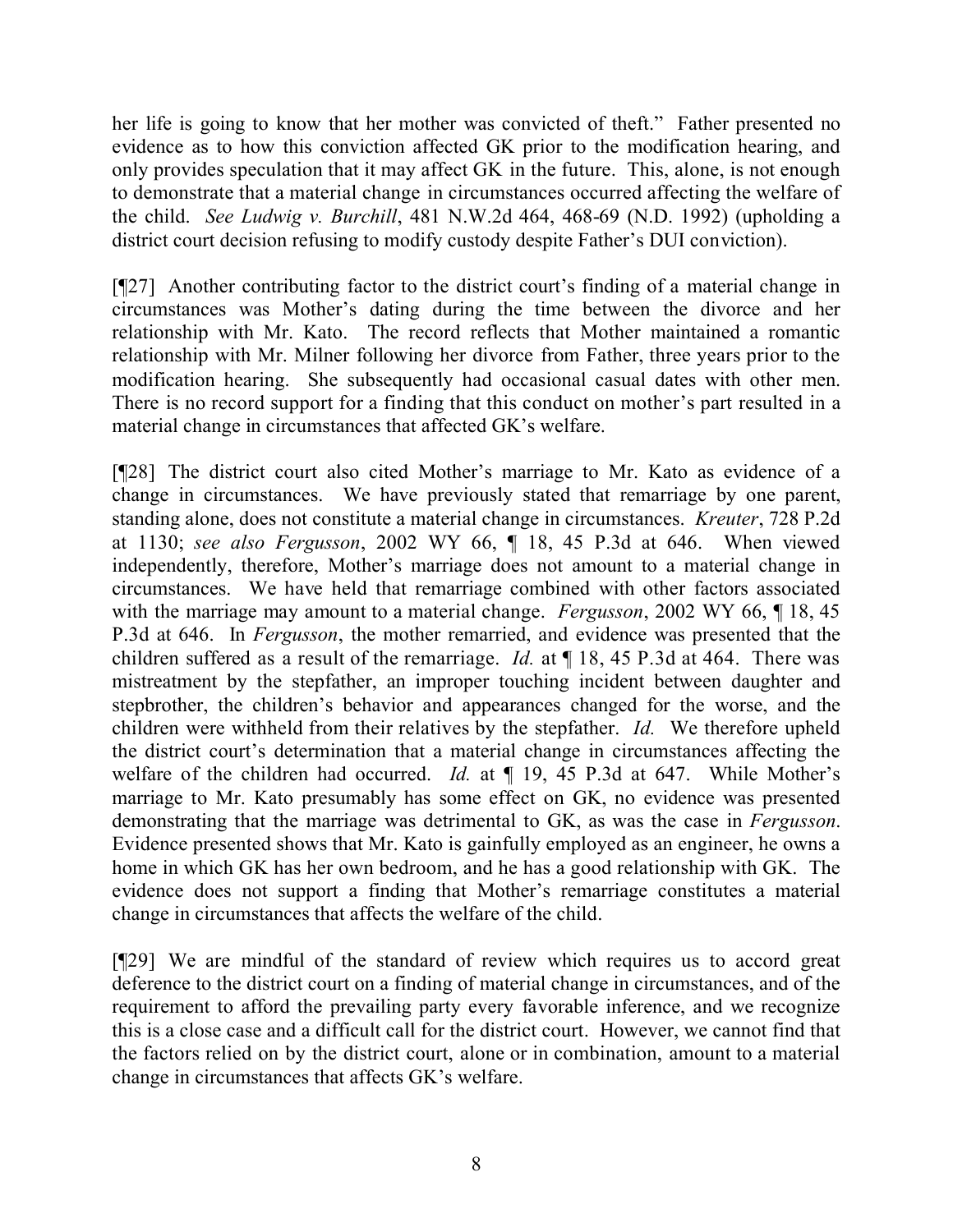[¶30] In the context of custody disputes, we have asserted that "stability in a child's environment is of utmost importance to the child's well-being." *Reavis*, 955 P.2d at 432. In a number of cases, we determined that a lack of stability in the custodial parent's life constitutes a material change of circumstances warranting the reopening of an existing custody order. *BB v. RSR*, 2007 WY 4, ¶ 17, 149 P.3d 727, 734 (Wyo. 2007); *Gray v. Pavey*, 2007 WY 84, ¶ 13, 158 P.3d 667, 669 (Wyo. 2007); *Jackson*, 2004 WY 99, ¶ 12, 96 P.3d at 26; *Cobb*, 2 P.3d at 580; *Wilcox-Elliott v. Wilcox*, 924 P.2d 419, 421 (Wyo. 1996), *overruled on other grounds by Clark v. Alexander*, 953 P.2d 145 (Wyo. 1998); *Thompson v. Thompson*, 824 P.2d 557, 559 (Wyo. 1992). However, in each of these cases, the instability of the custodial parent was coupled with a marked increase of stability in the non-custodial parent. *BB*, 2007 WY 4, ¶ 17, 149 P.3d at 734; *Gray*, 2007 WY 84, ¶ 13, 158 P.3d at 669; *Jackson*, 2004 WY 99, ¶ 11, 96 P.3d at 25; *Cobb*, 2 P.3d at 580; *Wilcox-Elliott*, 924 P.2d at 421; *Thompson*, 824 P.2d at 559. In such cases there was a material change in circumstances positively affecting the welfare of the child because one parent had significantly increased his or her ability to care for the child, while the other parent's abilities had either remained stagnant or decreased since entry of the original custody order. *Id.* However, we have cautioned:

> It is not in the best interests of children to alter custody arrangements frequently and it is imperative that district courts be satisfied that such changes in the parents' relative circumstances be of such a nature that they will continue over time and not result in continual "back and forth" modifications of custody depending on which parent happens to be doing better at the time a petition to modify is filed. This consideration is especially important in situations where no emergency exists and the charges relate to one parent's improvement in comparison to the other "maintaining." . . . . Changes in primary custody . . . are not good for the child and ought to be discouraged in the absence of some reasonably compelling story.

*Jackson*, 2004 WY 99, ¶ 11 n.2, 96 P.3d at 25 n.2.

[¶31] "A determination that circumstances have materially changed is governed . . . by an evaluation of the current circumstances of the parties in relation to their circumstances at the time the prior custody order was entered." *In re TLJ*, 2006 WY 28, ¶ 10, 129 P.3d at 877. Father does not have stable employment and has not had such employment for many years. As a result, his income varies considerably and he receives government assistance when he is unable to make ends meet. While Father maintains a residence in Lingle, he spends a considerable amount of time working his family's farm in Bayard, Nebraska. Father identifies his residence as being "in Lingle, Wyoming, and near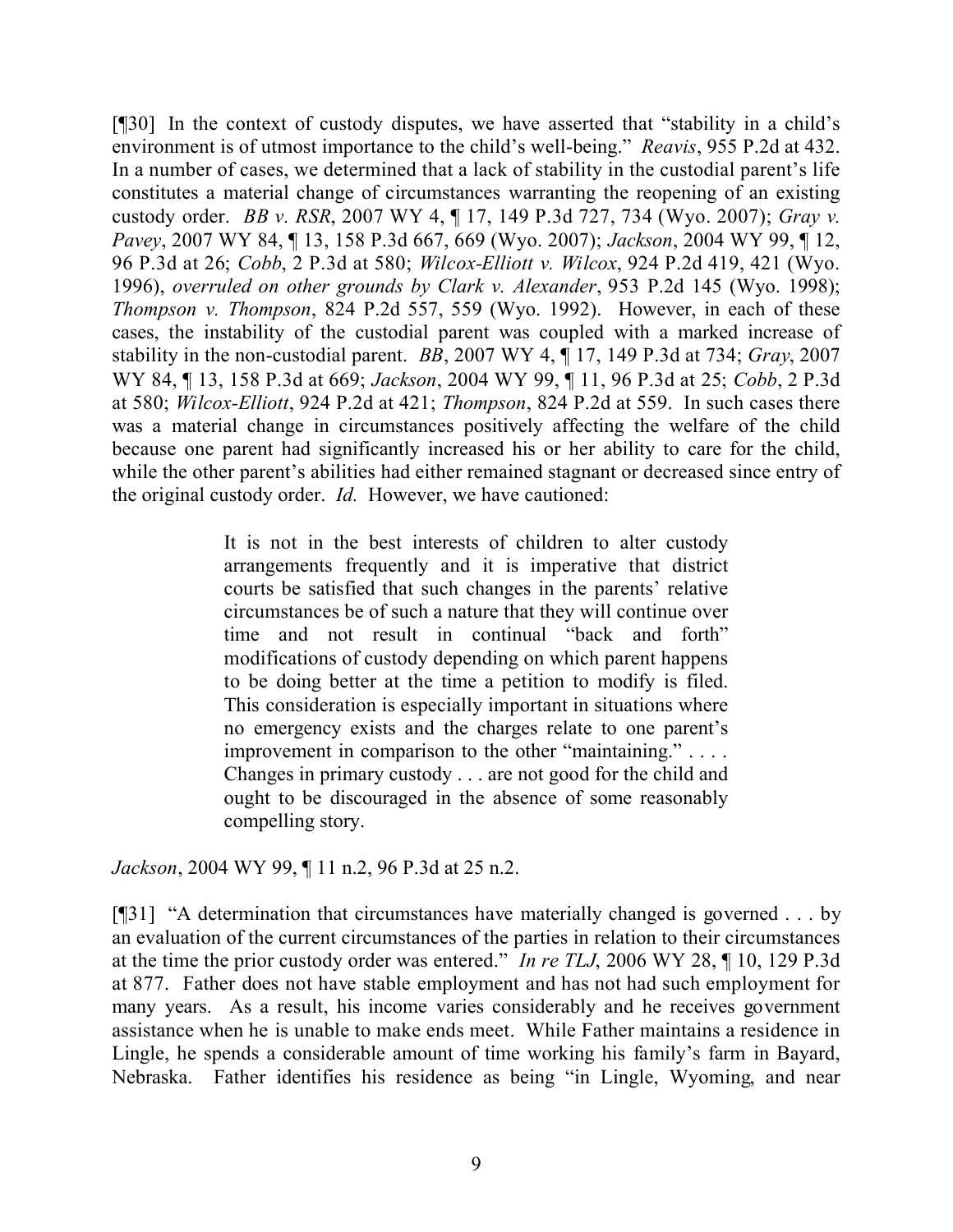Bayard, Nebraska." Father also suffers from significant episodes of depression which has, at times, affected GK.

[¶32] The evidence presented at the modification hearing demonstrates that the relative abilities of the parties to parent GK have not changed appreciably. There was no showing that Father's stability has markedly increased since entry of the original custody order, and in fact, many of the examples of Mother's instability which concerned the district court were equally present in Father. This is not a situation in which Father has surged far ahead of Mother in his personal development and ability to serve as a parent. *See Thompson*, 824 P.2d at 559 (finding that the existing custody order should be modified because a material change in circumstances had occurred due to mother's progress in her personal development and ability to serve as a parent). Because the relative abilities of the parties to parent GK have not materially changed, we find that the district court abused its discretion when it determined that the changes in Mother's life created a material change in circumstances warranting the reopening of the existing custody order.

# *CONCLUSION*

[¶33] The district court "does not have the discretion to reopen a custody order simply because, looking at the best interests of the child, it believes it can make a better decision than was made in the prior custody order." *In re TLJ*, 2006 WY 28, ¶ 9, 129 P.3d at 877. The district court abused its discretion when it determined that a material change of circumstances had occurred. $8$  Reversed.

 <sup>8</sup> We defer to the district court to effect the smoothest possible transition back to Mother's primary custody, which would include a determination of the best timing for GK to change schools, such as the end of the semester.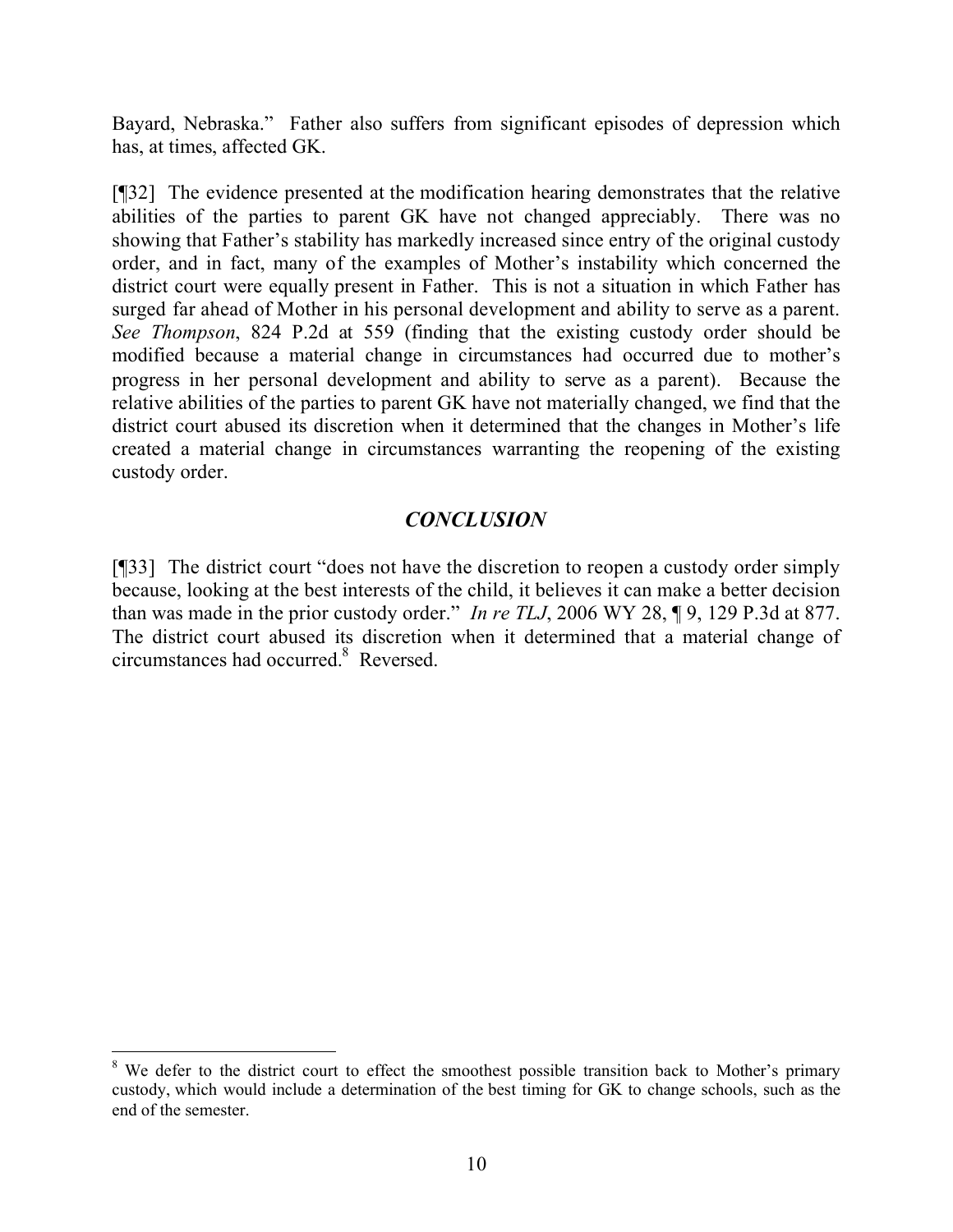## **BURKE, Chief Justice**, dissenting, with whom **DAVIS, Justice,** joins.

[¶34] I respectfully dissent. The evidence when viewed in the light most favorable to Father establishes that at the time of the divorce, Mother lived in Lingle and was employed in a job that she had held for many years. She had medical insurance that provided coverage for GK. There was no indication that Mother would be fired from that job for misconduct. She was required to consult with Father regarding all major decisions involving the general welfare of the child. She was specifically required to discuss schools the minor child would attend and was obligated to advise Father prior to any move from Lingle.

[¶35] Since the divorce, Mother was fired from her longtime job at Wyrulec for stealing from a co-worker. She was convicted of that crime by a jury who apparently did not believe her version of events. She remains unemployed and her child support obligation is now calculated as if she is a minimum wage earner. She no longer has healthcare coverage for her daughter. Mother moved from Lingle to Denver and enrolled the minor child in school in Denver without telling Father, all in violation of her duties as the custodial parent under the terms of the decree.

[¶36] After the district court awarded temporary custody to Father, Mother moved back to Lingle on the advice of counsel and enrolled as a full-time student at Eastern Wyoming College. Within a month, she dropped out and returned to Denver to live with her boyfriend. She married her boyfriend four days prior to trial.

[¶37] In determining that there was a material change in circumstances, the district court concluded, "The Plaintiff's conviction for larceny, her loss of employment, her relationship with Mr. Milner, her recent marriage and her move to and from and to Denver, add up to a material change in circumstances." The district court also found that Mother's actions demonstrated "a lack of judgment and personal stability" and that Father "appears to have better judgment and stability." All of the district court's factual determinations are supported by the evidence.

[¶38] In conducting its analysis, the majority finds that each separate piece of evidence does not constitute a change of circumstances. For example, the majority concludes that Mother's conviction "alone, is not enough to demonstrate that a material change in circumstances occurred affecting the welfare of the child." Similarly, the majority takes an individualized approach to Mother's loss of employment, her recent marriage, her relationship with other men, and the relocation to Denver. The majority, however, never questions the district court's conclusion that those factors when combined indicate "a lack of judgment and personal stability" on behalf of Mother.

[¶39] In conducting our appellate review, we are not supposed to reweigh the evidence. But, that is what the majority has done. Instead of granting all favorable evidentiary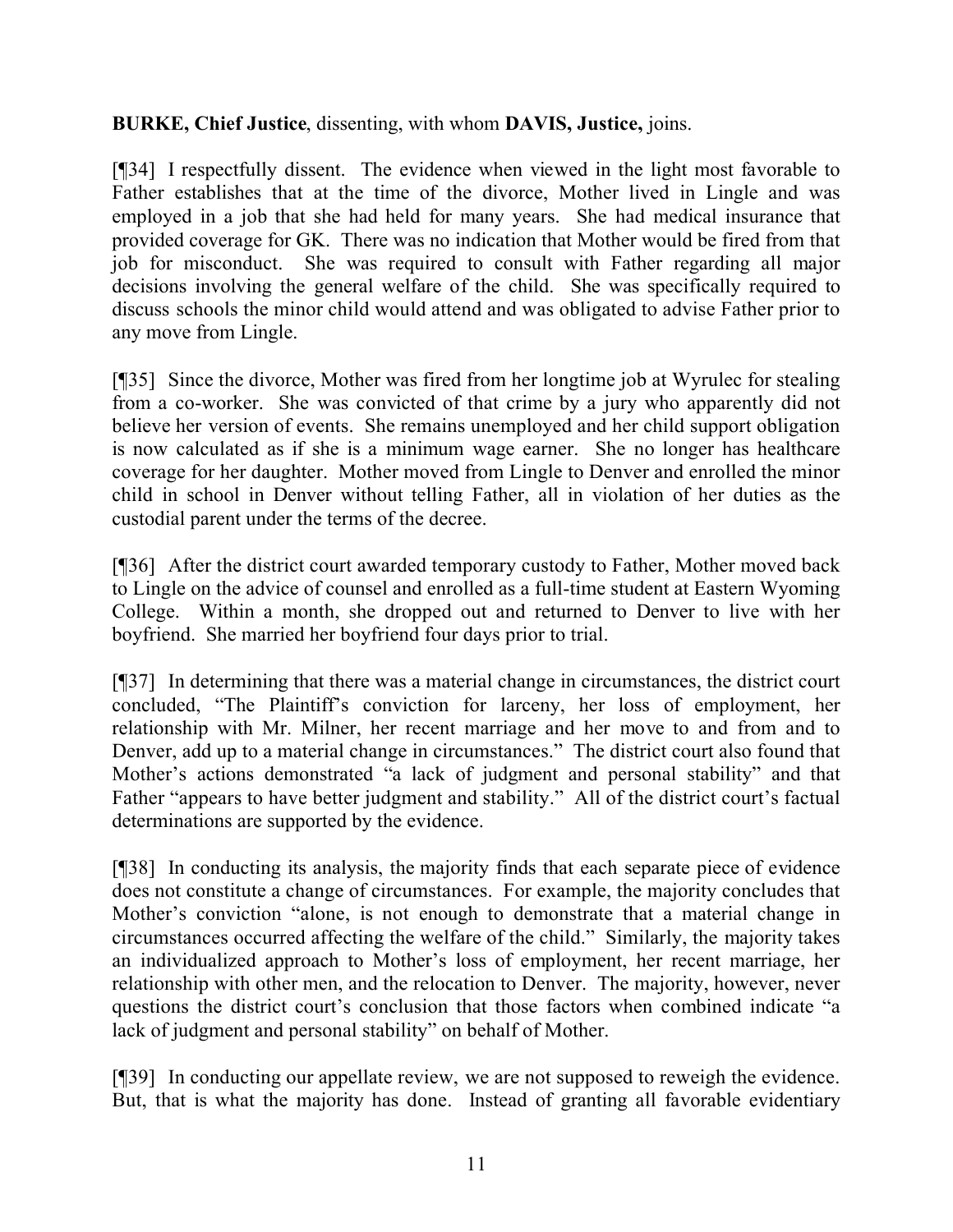inferences to Father, as we are required to do, the majority gives Mother the benefit of the doubt. The majority discounts or ignores Mother's failure to provide notice to Father of her move to Denver and the enrollment of GK in a Denver school. The majority treats the marriage to Mr. Kato as a sign of financial stability (they will "pool their financial resources") without mentioning that the marriage was only four days old at the time of the custody hearing. The majority treats Mother's conviction merely as a "misdemeanor" rather than "larceny, a crime involving dishonesty" as did the district court.

[¶40] Additionally, the precedent relied upon by the majority must be placed in context. Properly viewed, that precedent supports affirmance of the district court's decision. In nearly every custody modification case cited by the majority, we applied our standard of review, found no abuse of discretion, and deferred to the district court's decision. In the two cases where we did not defer, we reversed the district court's finding that no material change in circumstances had occurred and remanded for a determination that was in the best interest of the children. *Arnott*, 293 P.3d 440; *JRS*, 90 P.3d 718.

[¶41] It is not enough to simply state the applicable standard of review. We must apply it. The majority recognizes that in determining whether a material change in circumstances has occurred we must give "great deference" to the district court. Here, the majority fails to give any deference, let alone great deference. In this case, the district court could reasonably conclude that a material change in circumstances had occurred. Our standard of review requires us to defer to the district court. I would affirm the decision to modify custody.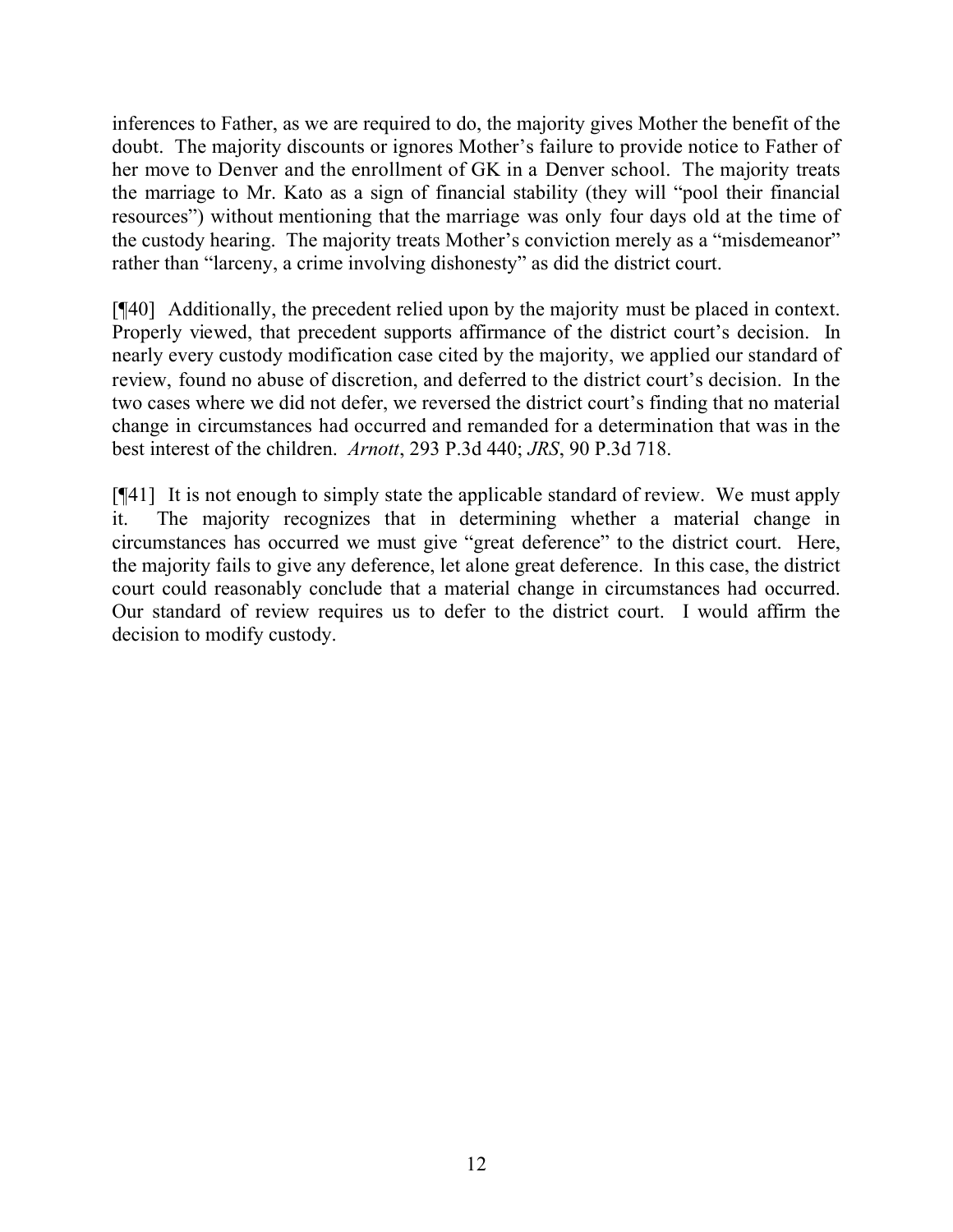**DAVIS, Justice**, dissenting, with whom **BURKE, Chief Justice,** joins.

[¶42] I must respectfully dissent. The majority finds that the district court abused its discretion in finding that there was a material change of circumstances. In my opinion, this conclusion is incorrect for two reasons. First, Appellant conceded below that her move to the Denver area did constitute a material change of circumstances, and she never attempted to withdraw that concession. Second, when the appropriate standard of review is applied, with the required deference to the district court's discretion, the decision should be affirmed in any event.

[¶43] In her response to Appellee's motion for a temporary order, Appellant conceded that "Plaintiff [Appellant] would state that moving the minor child is a materiel [sic] change in circumstances but would affirmatively state that this relocation is in the best interest of the parties' minor child." Counsel for Appellant repeated this concession at the hearing on Appellant's motion for the temporary order, indicating that:

> It's kind of an interesting area because I think a material change in circumstances always occurs when you move. That's always been kind of my take on that. But really what matters is what's in the best interest of the child.

[ $[44]$ ] At the hearing on the merits of the motion for a change of custody,  $9$  Appellee's counsel twice reminded the court that Appellant had already conceded that there was a material change of circumstances. Appellant's counsel did mention that Appellee had to prove both a substantial change of circumstances and that a change was in GK's best interests. She also distinguished the facts from those in *Arnott v. Arnott*, 2012 WY 167, 293 P.3d 440 (Wyo. 2012), where a parent moved to Virginia. However, she did not ask the court to relieve her client of the earlier admission after Appellee's counsel referred to it, and her argument appears to be directed to GK's best interests, consistent with her client's earlier concession. The guardian ad litem, whose job it was to act in GK's best interest, after investigating the facts of the case and participating in the hearing, stated as follows:

> I agree with [Appellee's counsel] that a substantial change [of circumstances] has occurred in this case. I agree with [Appellant's counsel at the time] that this case is different than the Arnott case. But, nonetheless, we are

<sup>&</sup>lt;sup>9</sup> The district judge should be commended for the alacrity with which he addressed a situation that was potentially harmful to GK. He held a hearing on the motion for a temporary order thirteen days after it was filed and ruled from the bench, temporarily changing custody. He held the hearing on the merits less than five months after the original petition for modification was filed, and he issued a thorough decision letter less than a month later, at a time when the child could have transferred to another school if Appellant had prevailed.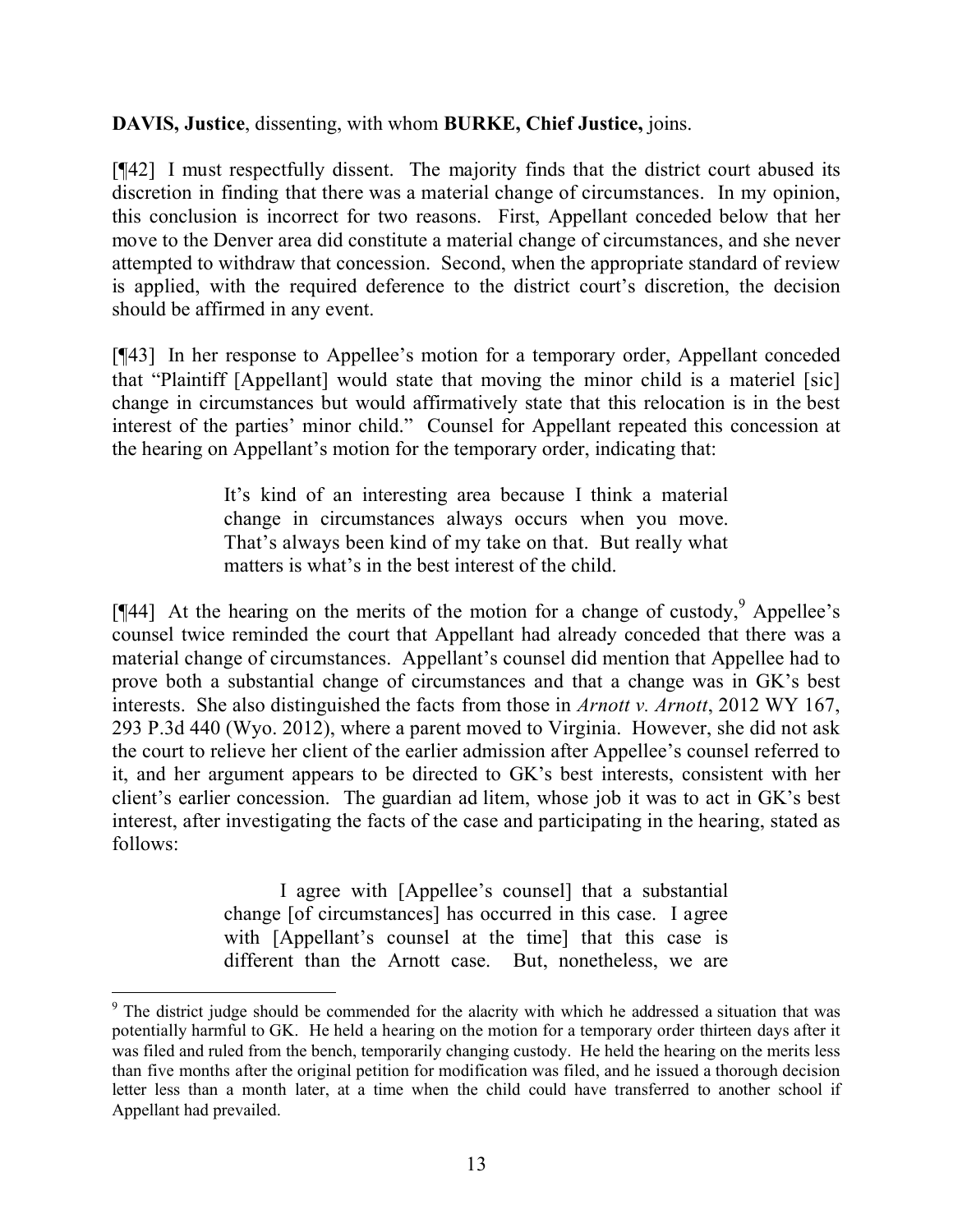before the Court where mom has moved to Denver, which would relocate G. to a new school, a new home environment, a new home with Mr. Kato in it, and so I do think there has been a substantial change in circumstances. What is really in the forefront of my mind is what's in G.'s best interest.

[¶45] Under the circumstances, it is hardly surprising that the district judge disposed of the material change of circumstances issue with a single sentence, finding that:

> The Plaintiff's conviction for larceny, her loss of employment, her relationship with Mr. Milner, her recent marriage and her move to and from and to Denver, add up to a material change in circumstances.

There was no need for further analysis. Appellant had conceded that the effects of the move to Denver alone were sufficient to confer jurisdiction to consider modification.

[¶46] That there was a material change of circumstances should be considered established by a judicial admission. We have recently discussed the elements of a judicial admission:

> A judicial admission is an express waiver made in court by a party or his attorney conceding the truth of an alleged fact. *Kohne v. Yost*, 250 Mont. 109, 818 P.2d 360, 362 (1991). Under the right circumstances, an admission made by an attorney can be binding upon his client and constitute the basis for a verdict. *Childs v. Franco*, 563 F.Supp. 290, 292 (E.D. Pa. 1983); *Larson v. A.T.S.I.*, 859 P.2d 273, 275 (Colo. Ct. App. 1993); *see also World Mart, Inc. v. Ditsch*, 855 P.2d 1228, 1237 (Wyo. 1993). Such an admission can be made in closing argument. *Childs*, 563 F.Supp. at 292; *World Mart, Inc.*, 855 P.2d at 1237; *Kohne*, 818 P.2d at 362.

> In order to be considered an admission, the attorney's statement must be unequivocal. *Childs*, 563 F.Supp. at 292; *Baxter v. Gannaway*, 113 N.M. 45, 822 P.2d 1128, 1133 (Ct. App.), *cert. denied*, 113 N.M. 16, 820 P.2d 1330 (1991). An admission is a declaration relating to factual matters; a statement of personal opinion is not an admission. *Baxter*, 822 P.2d at 1133; *Larson*, 859 P.2d at 276. In determining whether a statement made by counsel is an admission, we must consider the circumstances of the case and the context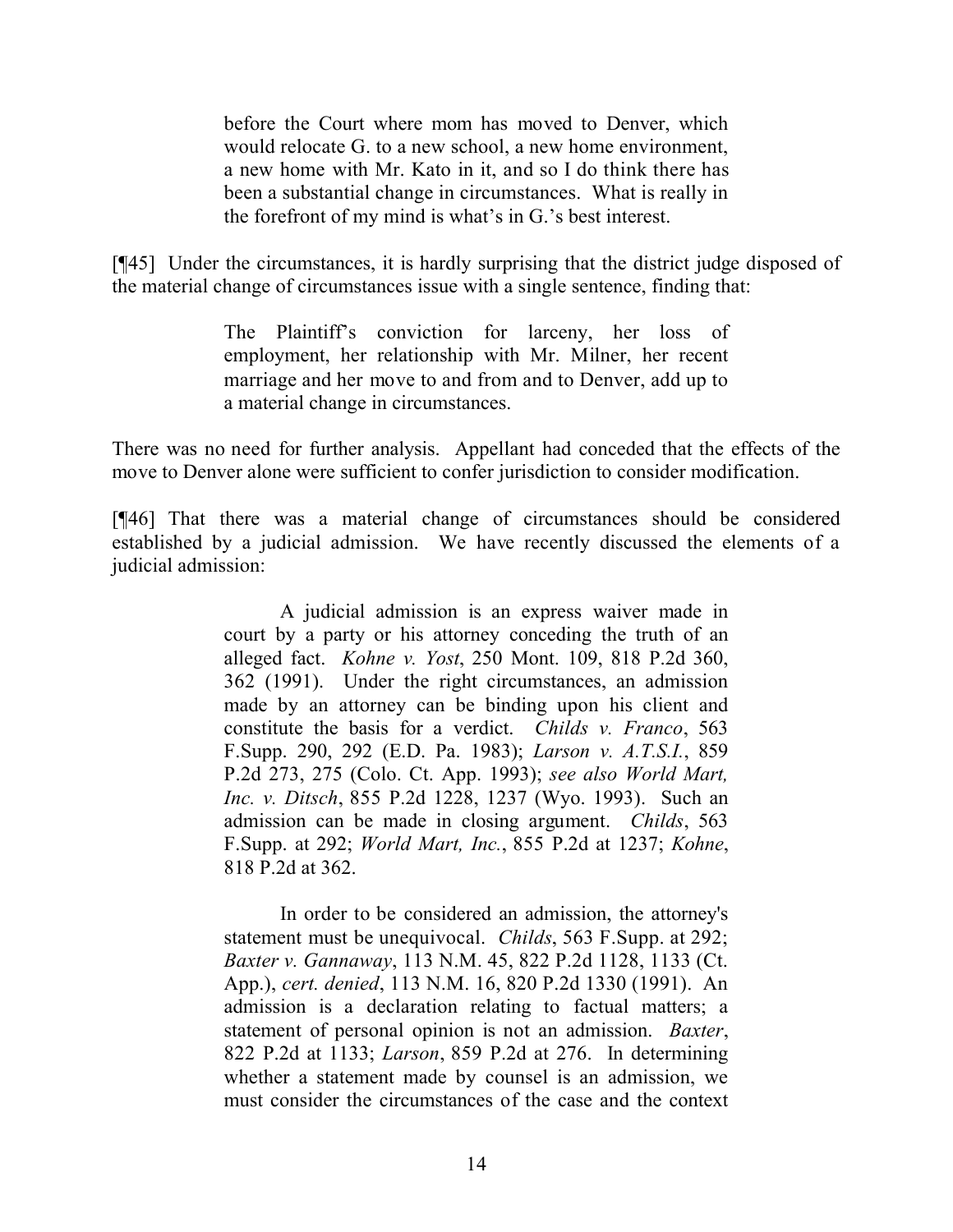of the statements. *Baxter*, 822 P.2d at 1133; *Kohne*, 818 P.2d at 362. If ambiguity or doubt exists as to whether or not the attorney's statement was an admission, we presume that the attorney did not intend to make a judicial admission during his argument. *Baxter*, 822 P.2d at 1133.

*Big-D Signature Corp. v. Sterrett Properties, LLC*, 2012 WY 138, ¶ 29, 288 P.3d 72, 79- 80 (Wyo. 2012) (quoting *Francis v. Pountney*, 972 P.2d 143, 147 (Wyo. 1999)).

[¶47] The statement in Appellant's response to the motion for a temporary order was unequivocal, and it was reinforced by the statement made in closing argument at the temporary order hearing. No effort was made to withdraw it, and Appellee evidently relied on it in putting on his case. The brevity of the district court's finding on this issue suggests that it relied upon it as well.

[¶48] In addition, if the district court could be said to have erred, that error was invited by Appellant's concession that the move to the Denver area alone was a material change of circumstances. *Platt v. Platt*, 2011 WY 155, ¶ 21, 264 P.3d 804, 811 (Wyo. 2011) (citing *TF v. Dep't of Family Servs.*, 2005 WY 118, ¶ 27, 120 P.3d 992, 1002 (Wyo. 2005); *Robbins v. Robbins,* 2002 WY 80, ¶ 10, 46 P.3d 880, 883 (Wyo. 2002)). The district judge spared no effort to address the issues the parties raised; he held appropriate hearings and issued a thorough decision, and would undoubtedly have addressed the material change question in more detail if it had truly been an issue.

[¶49] Moreover, when one considers all the evidence in the record, the district judge did not abuse his discretion. I digress briefly to point out that we expect a great deal of district judges in custody cases. In most of these disputes, as in this one, both families are drawn into the fray. In fact, here two of the parties' adult daughters sided with and testified consistently with Appellee, and one sided with and testified consistently with Appellant. This pattern continued with teachers, friends, and Appellant's twin sister. We expect judges to peer into this kind of miasma and determine much more than what the facts are and which of them are important. We also expect them to determine whether a parent will in the future do the things necessary to provide for a child and work with the other parent and extended family so that they can all maintain meaningful relationships.

[¶50] It would be an obtuse party who would come to court and not promise cooperation with the other parent and willingness and ability to do whatever it takes to see that a child is well-cared-for. That is the reality of these situations. Sometimes the only means by which a judge can determine whether a parent is sincere is by weighing past behavior and seeing and hearing the party testify. The majority did not have the benefit of the latter, and instead reweighs the evidence contained in a cold record.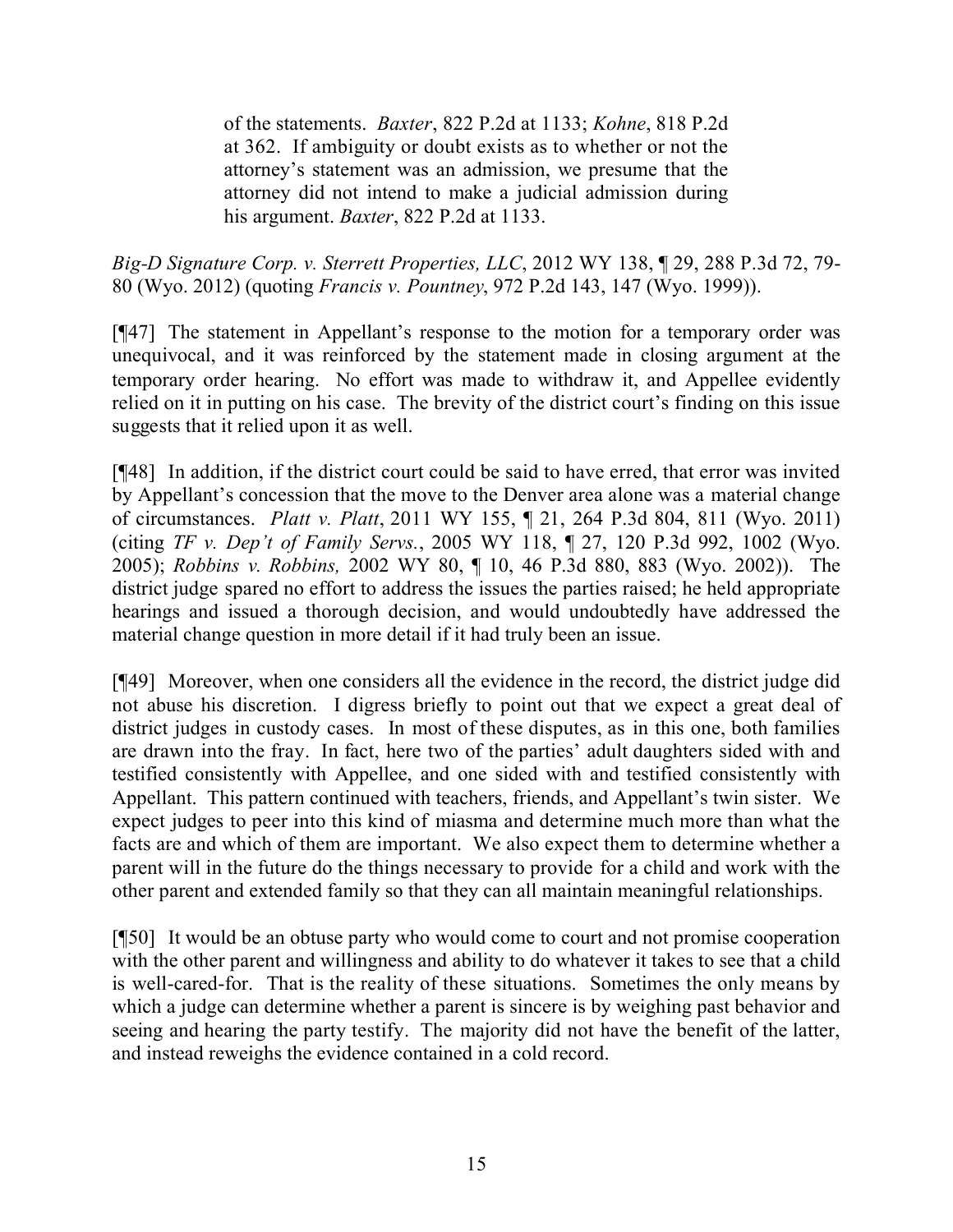[¶51] All agree on the standard of review. We review custody issues, including whether there has been a material change in circumstances, for an abuse of discretion. *Arnott*, ¶ 11, 293 P.3d at 444. We view the evidence in the light most favorable to the district court's determination, affording the prevailing party every favorable inference and omitting from our consideration conflicting evidence. *Willis v. Davis*, 2013 WY 44, ¶ 5, 299 P.3d 88, 91 (Wyo. 2013). An abuse of discretion occurs only if the district court could not reasonably conclude as it did, or if there has been a procedural error. *In re TLJ*, 2006 WY 28, ¶ 6, 129 P.3d 874, 876 (Wyo. 2006).

[¶52] The district court's decision as to GK's best interests is not challenged by Appellant or evaluated by the majority. If we do not consider a material change of circumstances to have been judicially admitted, as I think we should, there was ample evidence to support the decision and under our controlling standard of review the district court did not abuse it discretion.

- Appellant was convicted by a jury of her peers of petty larceny for stealing a cellular phone and consequently lost her job. The question is not whether GK might know or later learn of this – it is whether a parent who steals a phone and loses her job over it is stable enough to care for a young child. This factor alone is probably not sufficient to be a material change of circumstances, but it is worthy of consideration.
- The parties' decree of divorce required Appellant to notify Appellee of her planned move to Denver fifteen days before moving. She did not do so. The district court could reasonably have inferred that she did so to present it with a *fait accompli*, then argue that, as GK had started school, it would be disruptive to return her to Wyoming. This would not bode well for future cooperation with Appellee.
- At one point, Appellant moved back to Lingle on the advice of her first attorney, evidently in an effort to influence the outcome of the custody case, and then abandoned that course of action when she realized "this wasn't our plan."
- We recognized in *Arnott* that a move may be a substantial change of circumstances. 2012 WY 167 at ¶ 40, 293 P.3d at 458. The evidence in this case is certainly in conflict, but viewed in the light most favorable to Appellee as it should be, disregarding the evidence presented by Appellant, it indicates the following:
	- o GK attends a school with a small class, and her teachers are able to give her the individual attention a child with her impressive intellect needs. It is undisputed that she has excelled in this environment.